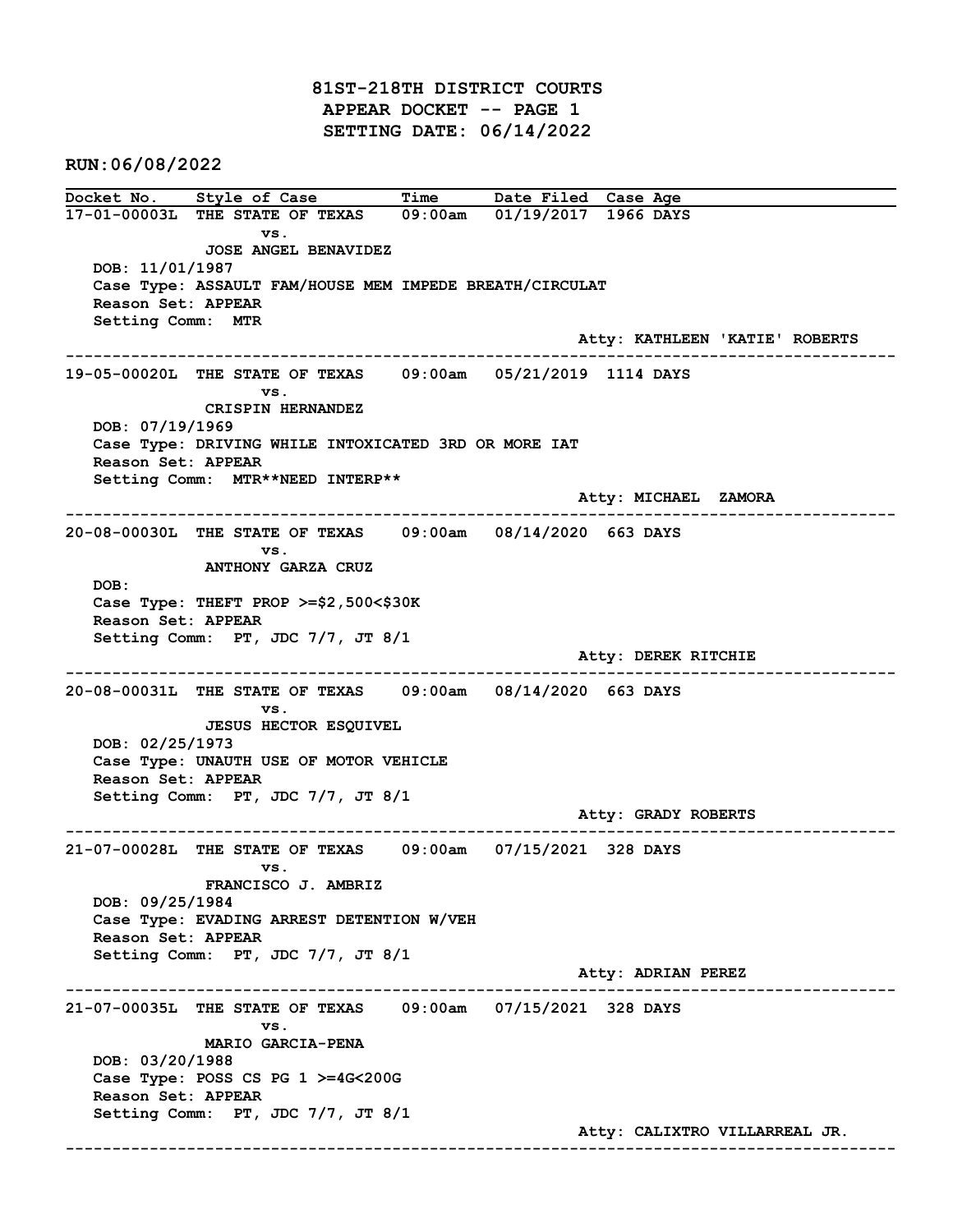81ST-218TH DISTRICT COURTS APPEAR DOCKET -- PAGE 2 SETTING DATE: 06/14/2022

RUN:06/08/2022

Docket No. Style of Case Time Date Filed Case Age 21-07-00040L THE STATE OF TEXAS 09:00am 07/15/2021 328 DAYS vs. ADALBERTO MEDINA DOB: 10/24/1990 Case Type: AGG ASSAULT AGAINST PUBLIC SERVANT Reason Set: APPEAR Setting Comm: PT, JDC 7/7, JT 8/1 Atty: KYLE ERNST ------------------------------------------------------------------------------------------------------------------------ 21-07-00043L THE STATE OF TEXAS 09:00am 07/15/2021 328 DAYS vs. EDUARDO MONCIVAIS, JR. DOB: 07/27/1994 Case Type: EVADING ARREST DETENTION W/VEH Reason Set: APPEAR Setting Comm: PT/BW (LAREDO), JDC 7/7, JT 8/1 Atty: ADRIAN PEREZ ------------------------------------------------------------------------------------------------------------------------ 21-09-00051L THE STATE OF TEXAS 09:00am 09/10/2021 271 DAYS vs. ROCIO V.M. FLORES DOB: 01/08/1997 Case Type: EVADING ARREST DET W/VEH Reason Set: APPEAR Setting Comm: PT, JDC 7/7, JT 8/1 Atty: ADRIAN PEREZ ------------------------------------------------------------------------------------------------------------------------ 21-09-00057L THE STATE OF TEXAS 09:00am 09/10/2021 271 DAYS vs. STEVEN MARTINEZ DOB: 01/17/1992 Case Type: POSS CS PG 1 <1G Reason Set: APPEAR Setting Comm: PT, JDC 7/7, JT 8/1 Atty: KYLE ERNST ------------------------------------------------------------------------------------------------------------------------ 21-11-00079L THE STATE OF TEXAS 09:00am 11/19/2021 201 DAYS vs. JORGE ADRIAN LUNA DOB: 12/30/1971 Case Type: DRIVING WHILE INTOXICATED 3RD OR MORE Reason Set: APPEAR Setting Comm: JDC, JT 6/21 \*\*NEEDS INTERP\*\* Atty: MICHAEL ZAMORA ------------------------------------------------------------------------------------------------------------------------ 21-11-00081L THE STATE OF TEXAS 09:00am 11/19/2021 201 DAYS vs. REBECA MARTINEZ-COMPEAN DOB: 07/25/2003 Case Type: EVADING ARREST DET W/VEH Reason Set: APPEAR Setting Comm: PT, JDC 7/7, JT 8/1 Atty: DANIEL GARCIA ------------------------------------------------------------------------------------------------------------------------